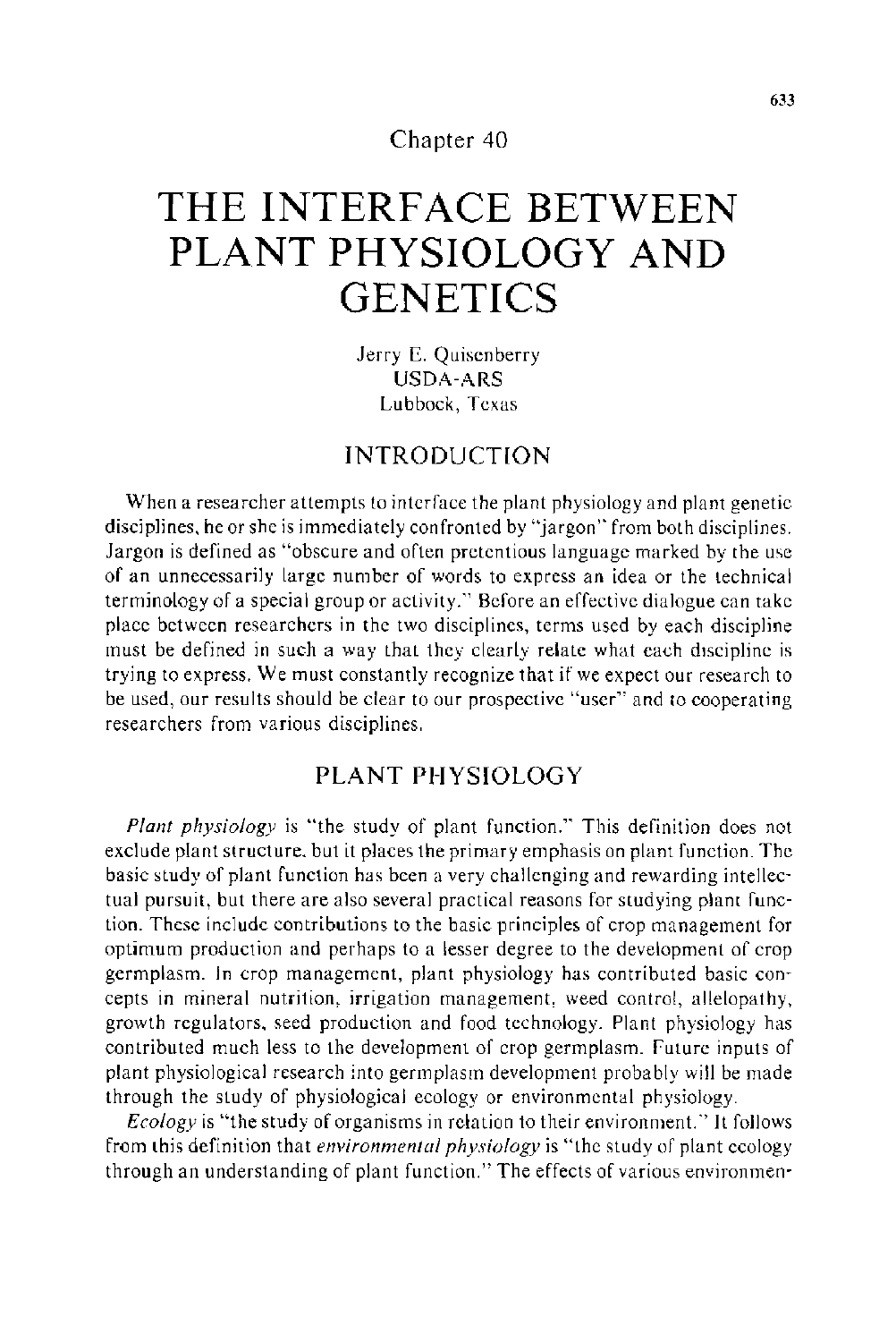tal parameters on physiological responses make up the heart of environmental physiology. One of the primary questions of environmental physiology is: "Why does a plant occur in a certain environment?" The answers to this question are: (I) by chance it happened to be there; (2) it can survive, grow and reproduce in that environment; or (3) it has not been eliminated by competition from other plants or animals. Environmental physiology is only concerned with the answer to how a plant survives, grows and reproduces. In developing new crop germplasm adapted to specific environments, the plant breeder depends on the environmental physiologist to provide this information for a specific plant and in terms he can understand and, more importantly, use.

#### PLANT GENETICS

*Plant genetics,* the scientific discipline of plant breeding, is "the study of the heredity mechanisms through which traits are passed from generation to generation" (Burns, 1969). Genetics is usually divided into the study of quantitative (differences among individuals that are of degree) and qualitative (differences among individuals that are of kind) traits. Virtually every organ and function of a plant have individual differences of a quantitative degree. Quantitative differences form a continuous series from one extreme to the other and do not fall naturally into sharply demarcated types. In contrast, qualitative differences separate individuals into distinct types with little or no connection by intermediate types. Examples of qualitative traits in cotton are red and green plant color, okra and normal leaf shape, etc. The mechanism of inheritance between quantitative and qualitative genetics is related to the number of genes that causes the observed differences. Quantitative differences, in so far as they are inherited, depend on gene differences at many locations on the chromosomes, the effects of which are not individually distinguishable (Falconer. 1960).

## PHYSIOLOGICAL GENETICS

Most of the available literature shows clearly that the study of plant physiology and the study of plant genetics have proceeded largely independently of each other. The geneticist, preoccupied with the study of easily defined, mainly morphologic or agronomic traits, has tended to ignore possible genetic components of physiological traits. Reasons for this approach have been: (I) the greater difficulty in measuring physiological traits as compared with morphological ones; (2) the lack of available data supporting the importance of physiological traits; and (3) the lack of adequate training in plant physiology among plant geneticists. On the other hand, plant physiologists have given little attention to potential genetic components of physiology. Much of the physiology data assumes a relatively constant response for a crop species. This relatively constant genetic type is surveyed for a series of physiological responses so that the responses themselves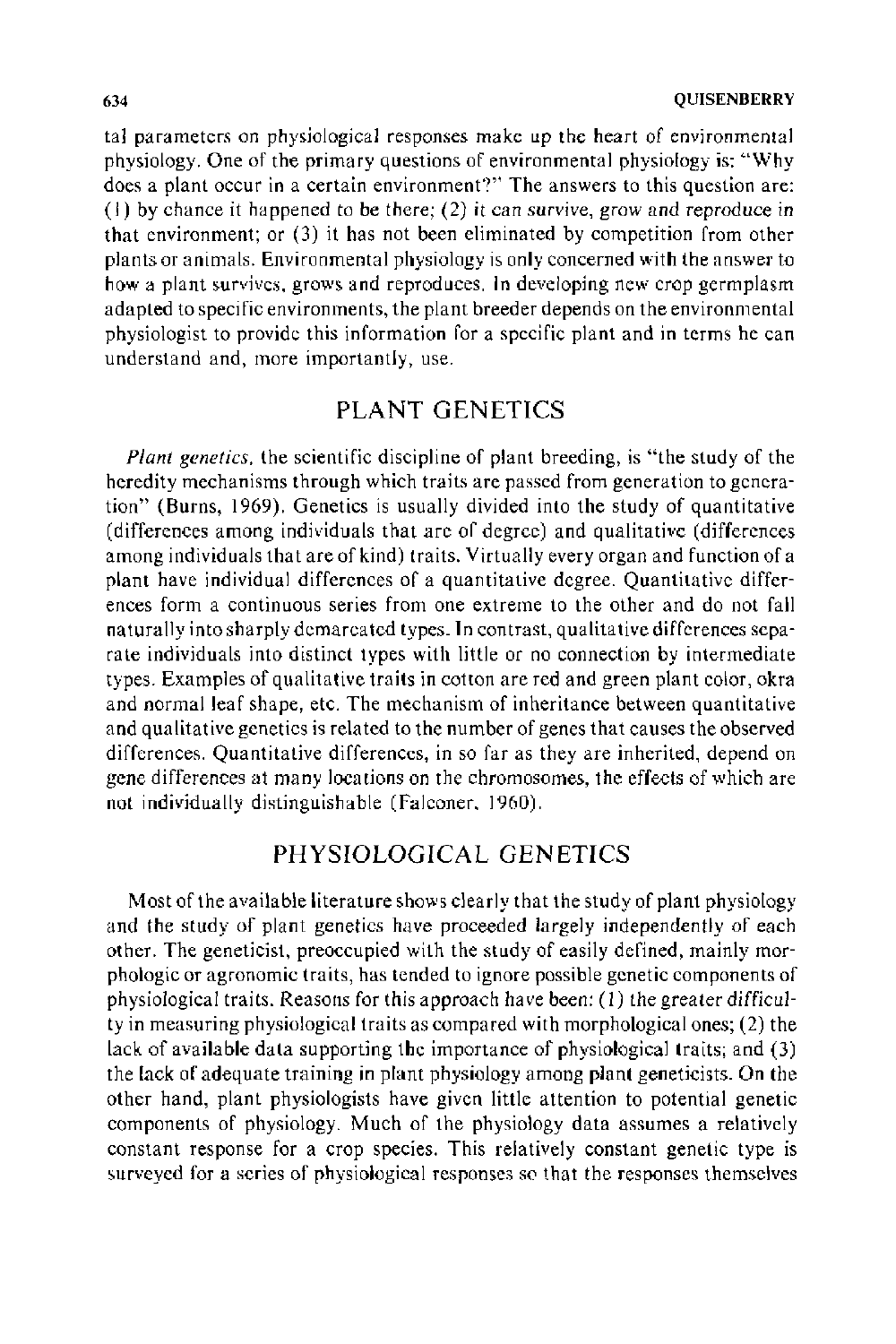#### **PHYSIOLOGY AND GENETICS** 635

are the variables under study (Ehrman and Parsons, 1976).

In both physiology and genetics, the organism of primary importance is the plant. Through measurement, the plant is given a value which is the phenotype. The phenotypic value results from the interaction of the plant's genes with its previous or present growth environment. In a mathematical sense, a plant's phenotype can be expressed as its genotype  $+$  the environment  $+$  the interaction of these two. An example of this type of interaction is shown in Figure I. Verhalen and Murray ( 1970) showed the interaction of lint yield among several cotton *(Gossypium hirsutum* L.) cultivars and locations. The cultivars produced different yields depending on the location where they were grown. Through statistical



Figure 1. Genotype by environment interactions for lint yield of II cultivars at three locations in Oklahoma (from Verhalen and Murray, 1970).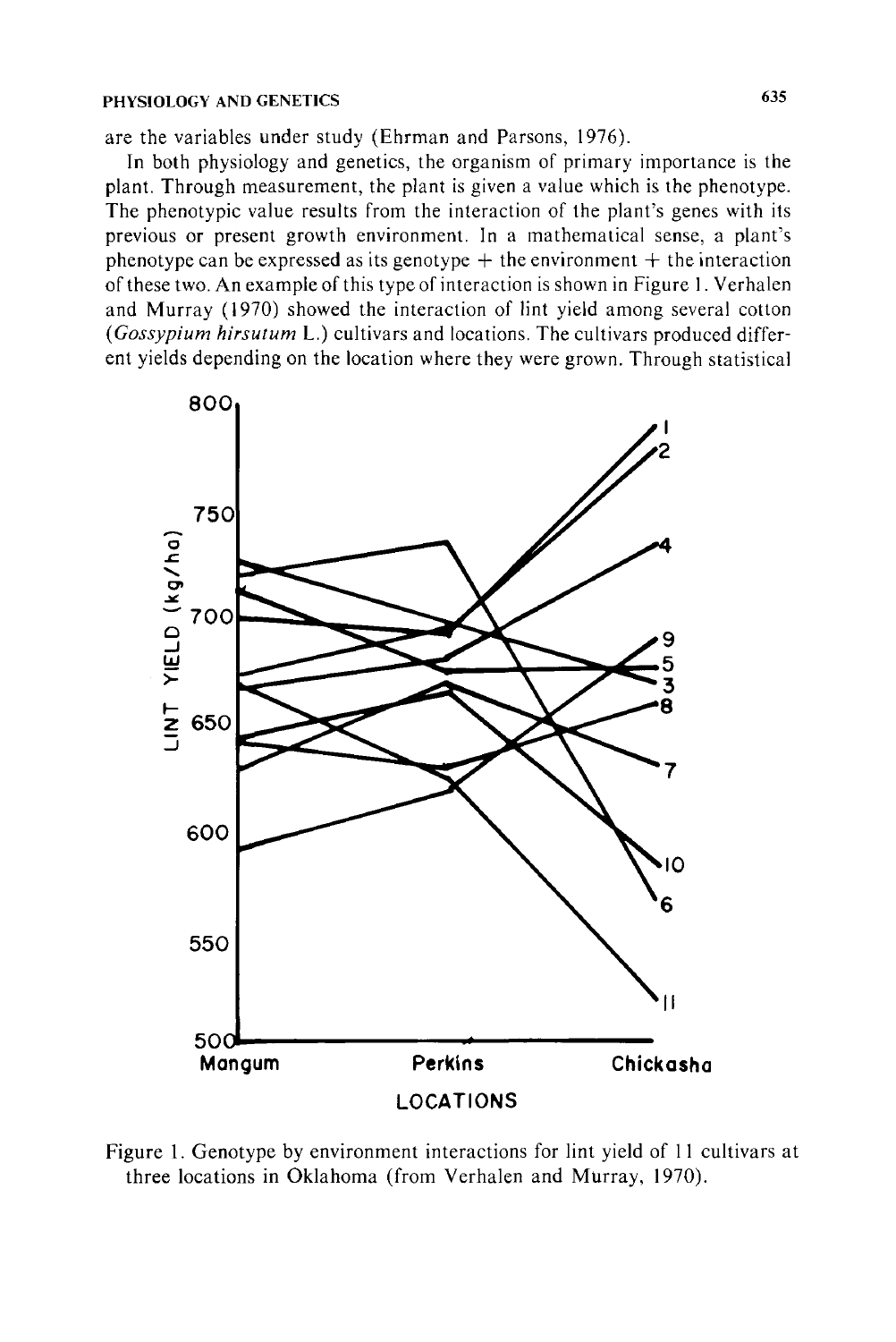

Figure 2. Partitioning of the phenotypic variance for five traits grown at three locations. Traits were lint yield, boll weight (size), lint percentage  $(\%)$ , seed weight (size) and node of first fruiting branch (NFB). Traits were measured in a two-year study at locations in Texas (from Quisenberry, unpublished).

partitioning, it is possible to calculate the percentage of the total variation contributed by the environment, genetics and the interaction of genetics with the environment (Figure 2). The data were taken from a two-year study of randomly selected cotton lines grown at three locations. Genetic variation was small for lint yield while much higher for the other four traits. This suggested that most of the variation observed in the population under study was caused by the environment and the interaction of the genetic and environmental components.

These data further suggested that yield improvement should come by making the best use of the environment. In fact, we know that the most productive research approaches to increase crop yields have been those directed to alleviate environmental barriers to crop production {reducing weed competition, optimizing available water and nutrients, improving soil conditions, etc.). This agronomic-oriented research has been the basis for most of the increases in crop yields in the past 100 years.

For the last 15 years, cotton yields have reached a plateau. I contend that this plateau has been a result of decreased environmental inputs related to their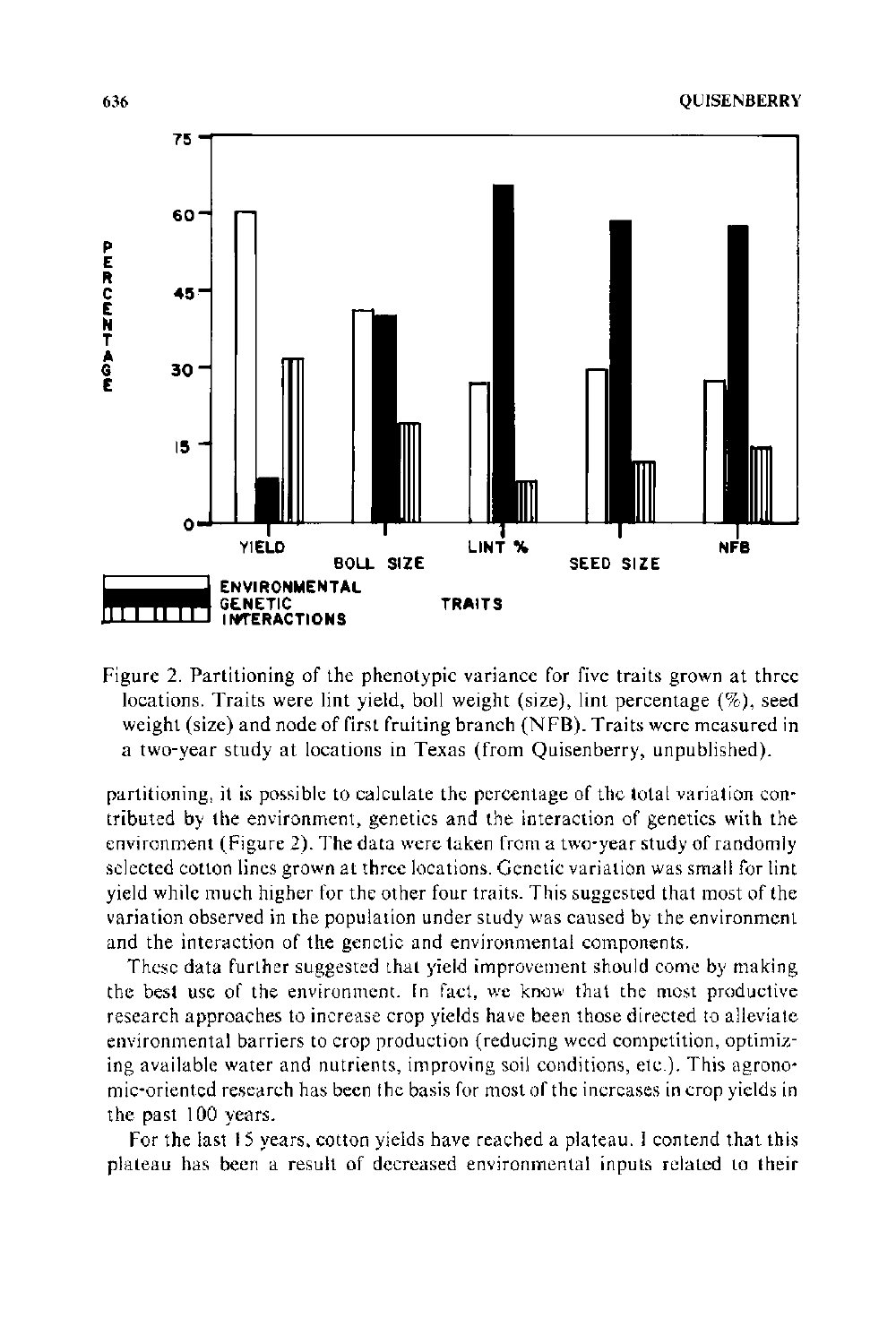#### **PHYSIOLOGY** AND GENETICS 637

increased cost. For optimum cotton production in the future, an attempt must be made to maximize yield with continuous reductions in environmental inputs. This presents tremendous opportunities and challenges to those scientists involved in cotton research. Plant physiologists will be needed to define factors limiting plant development and growth. Defining these limiting factors will not be enough, they must also cooperate with the plant breeder to find biochemical, morphological or physiological methods to circumvent these factors. They must do this in the face of declining environmental inputs (water, insecticides, herbicides, fertilizer. etc.). Cotton cultivars must be developed that can make maximum use of these limiting environmental inputs.

How can a useful physiological trait be identified and used in a plant or breeding program? A diagrammatic representation of one approach is shown in Figure 3. The initial step is the generation of new ideas or concepts through basic or fundamental research. Since the ultimate use of this basic research is to develop improved crop cultivars, the research may require unique germplasm on which to explore basic concepts or ideas. Early in the research effort, the basic researcher needs to mterface closely with a plant breeder. The basic research can

# **DEVELOPMENT OF A USEFUL PHYSIOLOGICAL TRAIT**



Figure 3. An approach toward using physiological traits and responses for genetic improvement.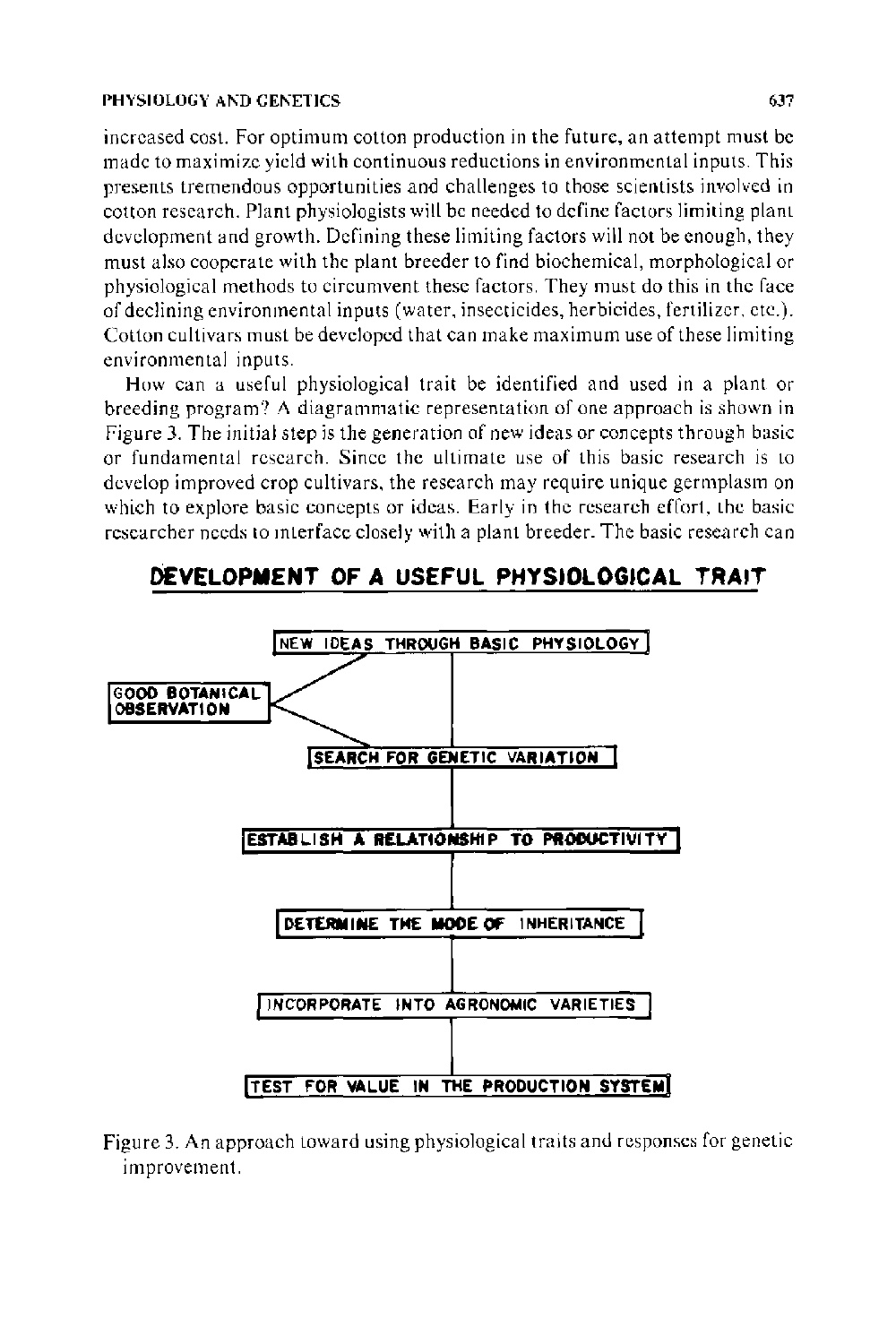be aided by the expert botanical observations made by plant breeders. Since plant breeding consists of qualified observations coupled with statistical quantification, observation is a key part of a successful plant breeding program. Most of a plant breeder's time is spent observing plant growth and development and trying to identify obviously superior plant-types. If the basic scientist can communicate to the plant breeder the type of mechanisms or strategies expected from a predicted physiological response, the probability is great that the plant breeder has observed such a response in some of his breeding material. Observation is a strong scientific tool.

As new concepts and ideas are generated, a search of available germplasm is needed to identify germplasm that encompasses the genetic concept or idea. As the research progresses to this point, it is no longer the primary responsibility of the plant physiologist but is passed on to the plant geneticist. The geneticist still needs the assistance of the plant physiologist in developing suitable methods to measure a large number of plants for the identified trait. These methods may require significant changes in techniques from those used in the original research. Often, the time consuming, exacting techniques used to develop basic concepts are modified through the development of new equipment or through the correlative identification of responses related to the original concept.

After a desirable trait is identified and a suitable technique to measure the trait developed, the geneticist will evaluate the available germplasm for genetic variability. The initial evaluations should be conducted on available cultivars. lf useful variability can be found among these, the time required to incorporate the trait into new cultivars will be greatly reduced. lf significant variability is not found among cultivars, then the search for variability will be expanded to include primitive germplasm, closely related species, and in some cases, closely related genera. The use of these more exotic sources of germplasm will increase the plant breeding problems.

When useable variability in a trait is found, the relationship between the trait and productivity and other quality traits should be determined. The determination of these relationships is some of the most difficult research to conduct. A correlative response among random lines from a population constructed by crossing genotypes with extreme expression of the trait is a useful approach. A positive correlation between the trait and productivity is suggestive but does not prove a cause-and-effect relationship. The comparison of isoline with and without the trait is better, but great difficulty exists in developing isolines, especially for quantitatively inherited traits.

As the plant breeder uses a physiological trait, he should have some information about how the trait is inherited. A comparison of the mode of inheritance between the new trait and other traits such as crop yield or quality will help to determine the plant breeding approaches that should be most productive.

The final two steps consist of: (1) incorporating the new response or trait into agronomic cultivars and (2) the evaluation of these cultivars in conventional